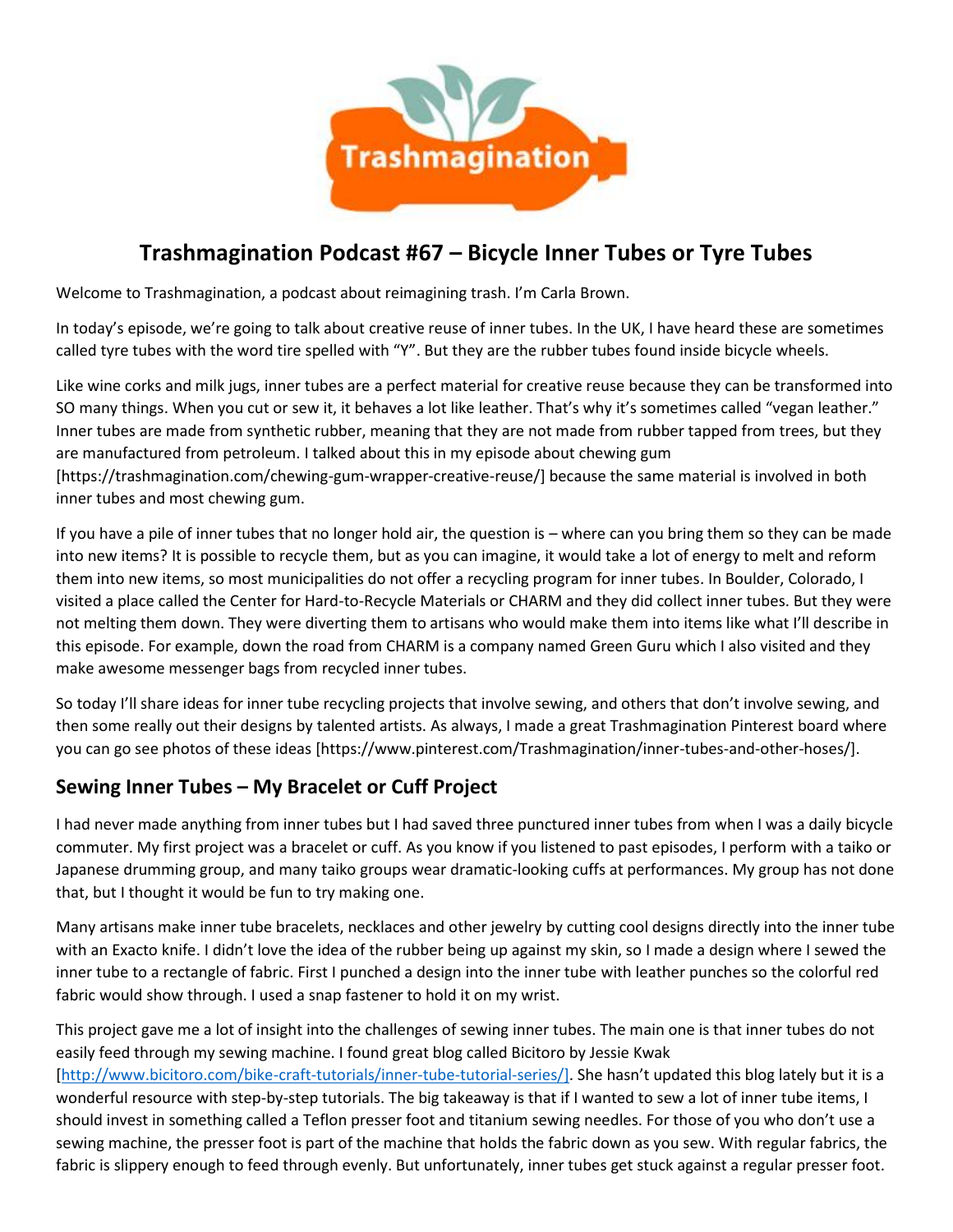There is also a more advanced type of presser foot called a walking foot which helps move fabric evenly through your machine. I have used one on my machine for 20 years and last week it fell apart as I was sewing. So I need to go get a new walking foot and a Teflon presser foot before I can do a lot of inner tube sewing projects. For my cuff project, the way I made it work was to put a thin piece of plastic right beside my machine's needle which mostly covered up the inner tube and allowed it to slide through, but it slowed down the process to keep moving the plastic in place and it's not a long-term solution.

Jessie shared other helpful tips for working with inner tubes that helped me. She said that when you cut open the inner tube to make it into a flat piece, you will find they contain a white powder which is talcum powder. So it's a good idea to cut the tubes over a garbage can and not over your sewing table where it will make a mess.

Another reason why I hesitated to creatively reuse inner tubes in the past was because I am sensitive to smells, and I don't like the rubber smell. Jessie says the smell can be reduced if you wash the inner tubes with soap and I did find it helped. On other online crafting forums, people suggested putting your inner tubes in the sun which increases the off gassing of the smell. They also suggested wiping the tubes with vinegar.

## **Creative Reuse Project Ideas for Inner Tubes that Involve Sewing**

There are so many artisans who make items from recycled inner tubes. It behaves like waterproof leather, so it makes very hardy bags. Some bags are designed to attach to bicycles, which is a nice touch because bicyclists will tend to value a bike bag made from recycled inner tubes. My favorite designs attach to the metal tube that connects the handle bars to your saddle or bike seat, also called the "top tube" and others connect to a rack you house behind the seat [http://www.bicitoro.com/tutorial-oilcloth-inner-tube-shopping-pannier/].

Some of my favorite inner tube projects are made by a Peruvian company called Rika who makes wallets, bags, baskets and even animal sculptures from recycled inner tubes [http://rika.pe/en/]. Their website has not been updated since 2012 so I don't think you can buy their designs, but if check it out for inspiration.

If you don't want to sew inner tubes, there are lots of places to buy inner tube bags and wallets. Check out Etsy or the website Kuttlefish which is like Etsy but only features items made from recycled materials. On Kuttlefish I found hundreds of inner tube bags and even one that carries beer bottles on your bicycle. I also recommend a French company called Fantome which weaves inner tubes and wicker to make baskets [http://www.maison-fantome.fr/].

Another popular item that people make from inner tubes are belts, and I'll link to Bicitoro's tutorial on how to do that [http://www.bicitoro.com/tutorial-reflective-recycled-inner-tube-belt/]. She adds reflective tape to her belt which is great for a cyclist who rides at night, but you can also make a belt without the tape for regular use.

## **Creative Reuse Project Ideas for Inner Tubes that DON'T Involve Sewing**

While my bracelet or cuff design did involve sewing, many designs of inner tube jewelry do not require sewing. Most involve just cutting the inner tube into shapes and adding a snap or earring hook. Search the hashtag #innertubejewelry on Instagram and you'll see thousands of ideas. I really like the work done by ArtCycle Bali [https://www.artcyclebali.net/] who also offer workshops with kids in Bali.

If you already do leatherwork, you can likely use the same tools. I would love to hear from anyone who has worked with leather and inner tubes about how inter-changeable they are in terms of tools.

In terms of other creative reuse projects that don't involve sewing, I found great videos by bicycling enthusiasts showing how they creatively reuse inner tubes when fixing or storing their bicycles. For example, they wrap inner tubes around the tubes of their bike to protect the paintwork from flying debris for example. Bicitoro made a mud flap from an inner tube which is a great idea for bicycle commuters especially [http://www.bicitoro.com/tutorial-reflective-recycled-innertube-mudflap/].

• Seth's inner tube hacks - https://www.youtube.com/watch?v=C9RSdsMLWRs